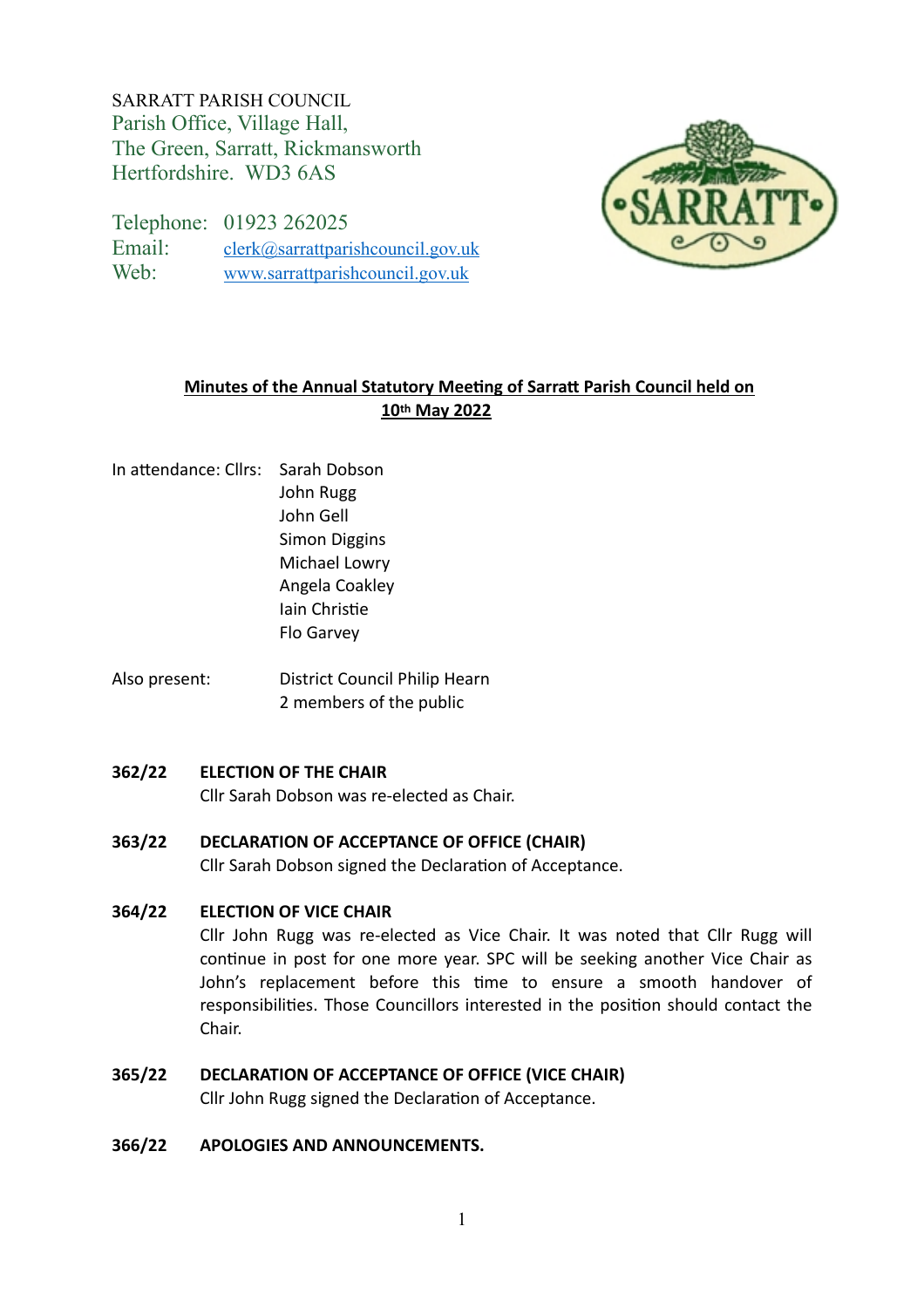Apologies from Cllr Farman who was unwell but submitted his preparation for the Planning agenda items for the Chair to present.

Cllr Dobson spoke of the recent and sad passing of former Cllr Dave Rees, who had served on Sarratt Parish Council for 34 years until his retirement from Council last year. The Village Flag will be flown at half-mast on the day of his funeral which Cllr Dobson will attend on behalf of SPC and will share the date of the funeral once known.

Cllr Dobson also welcomed new District Councillor Philip Hearn to his first Sarratt Parish Council meeting. Philip won his seat as a Conservative in the TRDC elections at the beginning of the month and now represents Sarratt along with Conservative District Cllrs Ciaran Reed and Alison Wall.

## **367/22 DECLARATIONS OF INTEREST**

No declarations of interest.

## **368/22 APPOINTMENT OF LEAD AND DEPUTY MEMBERS OF WORKING GROUPS.**

**POLICY & RESOURCES** - Cllr Lowry will continue as Lead Councillor, supported by Cllr Dobson as Chair.

**PLANNING** - Cllr Farman will continue as Lead Councillor with Cllr Christie stepping forward to support as Deputy Lead Councillor.

**ENVIRONMENT** - Cllr Rugg is happy to continue as Councillor for the Environment. It was noted we do not have a Lead Councillor for this role since former Cllr Nick Mortimer vacated this role. Cllr Dobson thanked Cllr Rugg for continuing to act in this capacity.

**SUSTAINABILITY** - Cllr Garvey will continue as Lead Councillor.

Cllr Coakley volunteered her support on both the Environment and Sustainability agendas. Going forwards her help / support will be sought by Cllrs Rugg & Garvey.

**HIGHWAYS** - Cllr Diggins will continue as Lead Councillor with Cllr Gell as Deputy Lead Councillor

Proposed: Cllr Garvey; Seconded: Cllr Gell

## **369/22 APPOINTMENT OF REPRESENTATIVES TO OTHER BODIES**

**KING GEORGE V MANAGEMENT TRUSTEES -** It was noted SPC are entitled to 2 trustee positions, but only hold one presently since former Cllr Mortimer left SPC. Cllr Rugg will continue as one of the representatives, but another is urgently required, especially as Cllr Rugg will be stepping down next May. Cllr Diggins stated he is too busy at the present time to be formally involved but will support on an ad hoc basis. Chair asked any Councillors interested in representing SPC on the KGV Committee to let her know.

**TRDC ENVIRONMENT FORUM** - Cllr Garvey.

**SARRATT VILLAGE HALL** - Cllr Gell.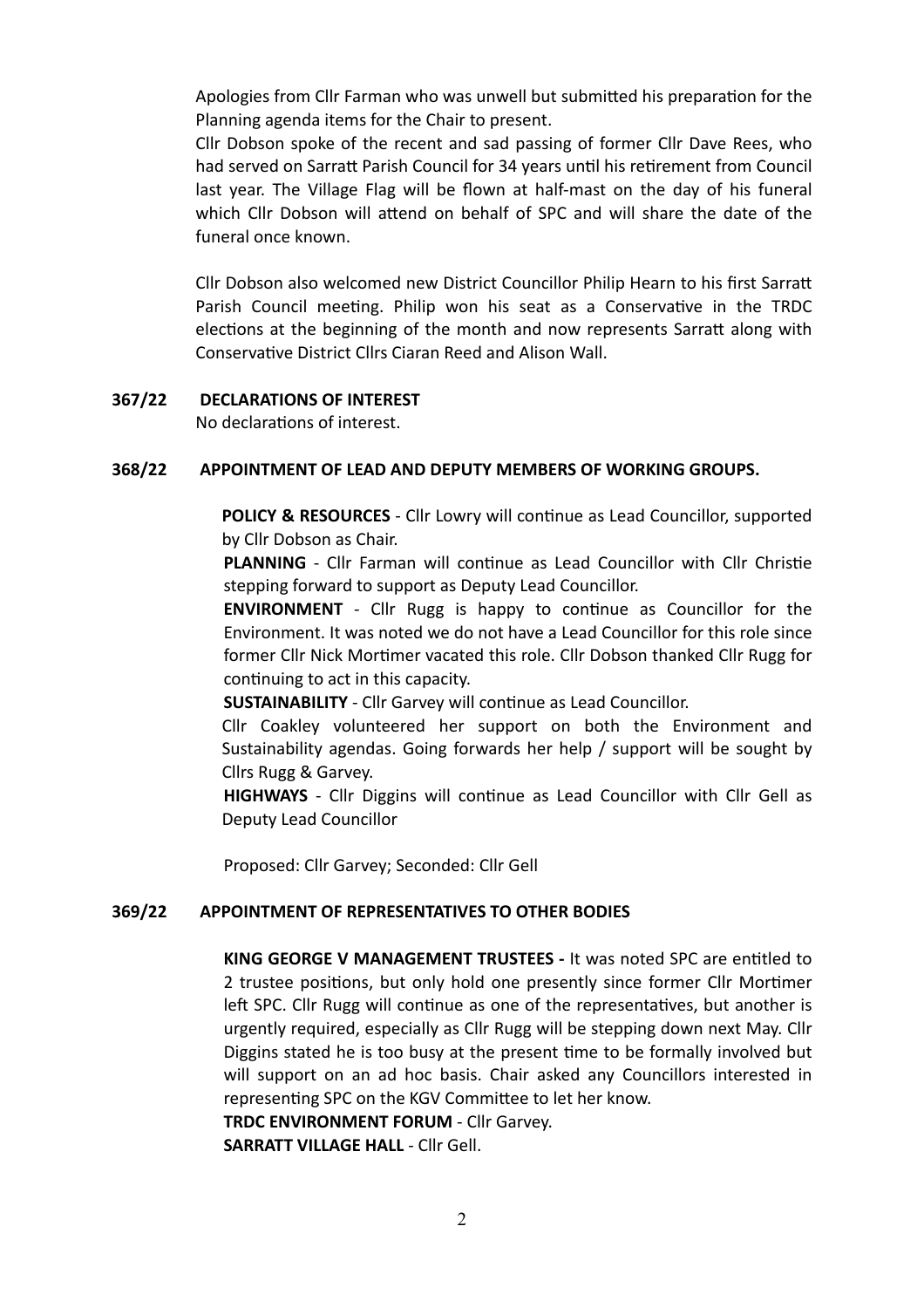**DAYS CHARITY** - Cllr Gell agreed to take on this role which had previously been covered by former Cllr Dave Rees when he was a member of Council and as an informal role after his retirement from SPC.

**LONDON GREEN BELT COUNCIL** - Cllr Gell.

**CHORLEYWOOD AND SARRATT LOCAL AREA FORUM** - the Chair and Clerk. **JOINT COMMITTEE OF PARISH COUNCILS - the Chair, Vice Chair and Clerk. HAPTC** – Clerk. **CHANDLERS CROSS RESIDENTS ASSOCIATION** - Cllr Gell. **SCCF** - Cllr Coakley. **YOUTH GROUP** - Cllr Garvey. **SUSTAINABLE SARRATT** - Cllr Garvey. **NEIGHBOURHOOD PLAN** - Cllr Farman. **HOLY CROSS PCC** - Cllr Coakley

Proposed: Cllr Rugg; Seconded: Cllr Diggins

# **370/22 REVIEW OF STANDING ORDERS AND FINANCIAL REGULATIONS**

There were no comments on the Standing Orders which were approved**.**

The Chair made a few minor comments on the Financial Regulations, which were last reviewed in March 2022, following some necessary amendments that were required at the time:

- Change of date on page 1 of the Regulations
- A 3-year budget forecast is something to think about going forwards. Cllr Rugg noted we have this projection already for the asset maintenance costs.
- Amend how bank details are received to email as well as hard copy.

Subject to these amendments the Financial Regulations were approved. Proposed: Cllr Coakley; Seconded: Cllr Christie

**ACTION:** Clerk to arrange for the Standing Orders and updated Finance Regulations to be circulated to all Councillors for their files and uploaded onto the SPC website once final versions dated May 2022 have been received from Cllr Lowry.

## **271/22 TO APPROVE THE SCHEDULE OF MEETINGS FOR 22/23**

Subject to the addition of the Annual Parish Meeting on Tuesday 26 April 2023, and to note the meeting on 9 May 2023 would be the Annual Statutory Meeting, the schedule of meetings was approved.

Proposed: Cllr Diggins; Seconded: Cllr Garvey

**ACTION:** Clerk to make the amendments above and then issue the updated meeting schedule to all Councillors and arrange for it to be displayed on the SPC website and noticeboard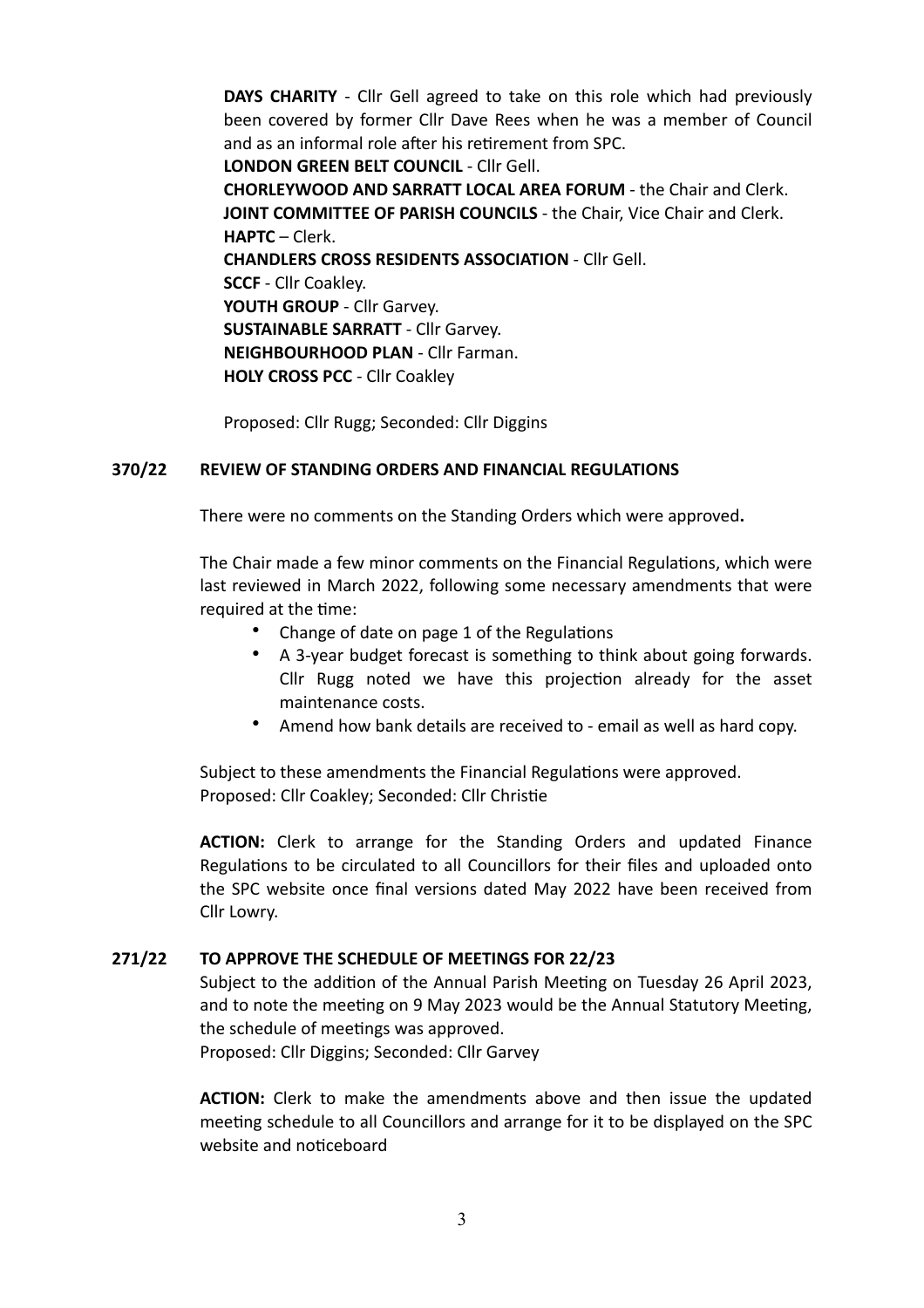## **272/22 MINUTES**

The following amendments to the Minutes of the Council Meeting held on 12 April 2022 were raised:

- Chess Valley Strategic Water Project should read Chess Valley Special Water Project
- Amendment advised by Cllr Rugg to the action documented in the last minutes on the outcome of the meeting on KGV regarding the Deed of Variation proposed. (see email sent prior to this meeting for details)
- Duplicated Part II to be removed

Subject to these amendments the Minutes were approved as an accurate account of the meeting.

Proposed: Cllr Diggins; Seconded: Cllr Gell

**ACTION:** Clerk to make the amendments, send a copy of the final minutes to all Councillors, print a final copy for signature by the Chair and arrange for a copy, minus the Part 2 to be displayed on the SPC website

The Minutes of the Annual Parish Meeting held on 26 April 2022 were approved as an accurate account of the meeting.

Proposed: Cllr Lowry; Seconded: Cllr Garvey

# **273/22 PUBLIC QUESTION TIME**

No questions

# **274/22 TO RECEIVE REPORTS FROM REPRESENTATIVES WHO HAVE ATTENDED MEETINGS ON BEHALF OF THE COUNCIL**

Cllr Garvey attended a Waste Aware meeting. The main focus was food waste, which is a massive contributor to environmental pollutants, particularly methane. The impact is across the whole food supply chain from fertilizers to transport, refrigeration and packaging. On average one in every 3 bags of shopping will be thrown away. TRDC have been nominated as a pilot council to run a scheme of avoidable waste. They will analyse every item in the general waste bins, where a lot of food waste ends up. They're aiming for a 20% reduction of food waste. SPC should encourage parishioners to control their food waste.

# **375/22 CLERK/RFO REPORT**

See papers for the meeting and Action Log.

# **376/22 ACTION LOG**

The Action Log was reviewed. Completed items will be removed and updates and new actions from the meeting will be added.

## **Updates:**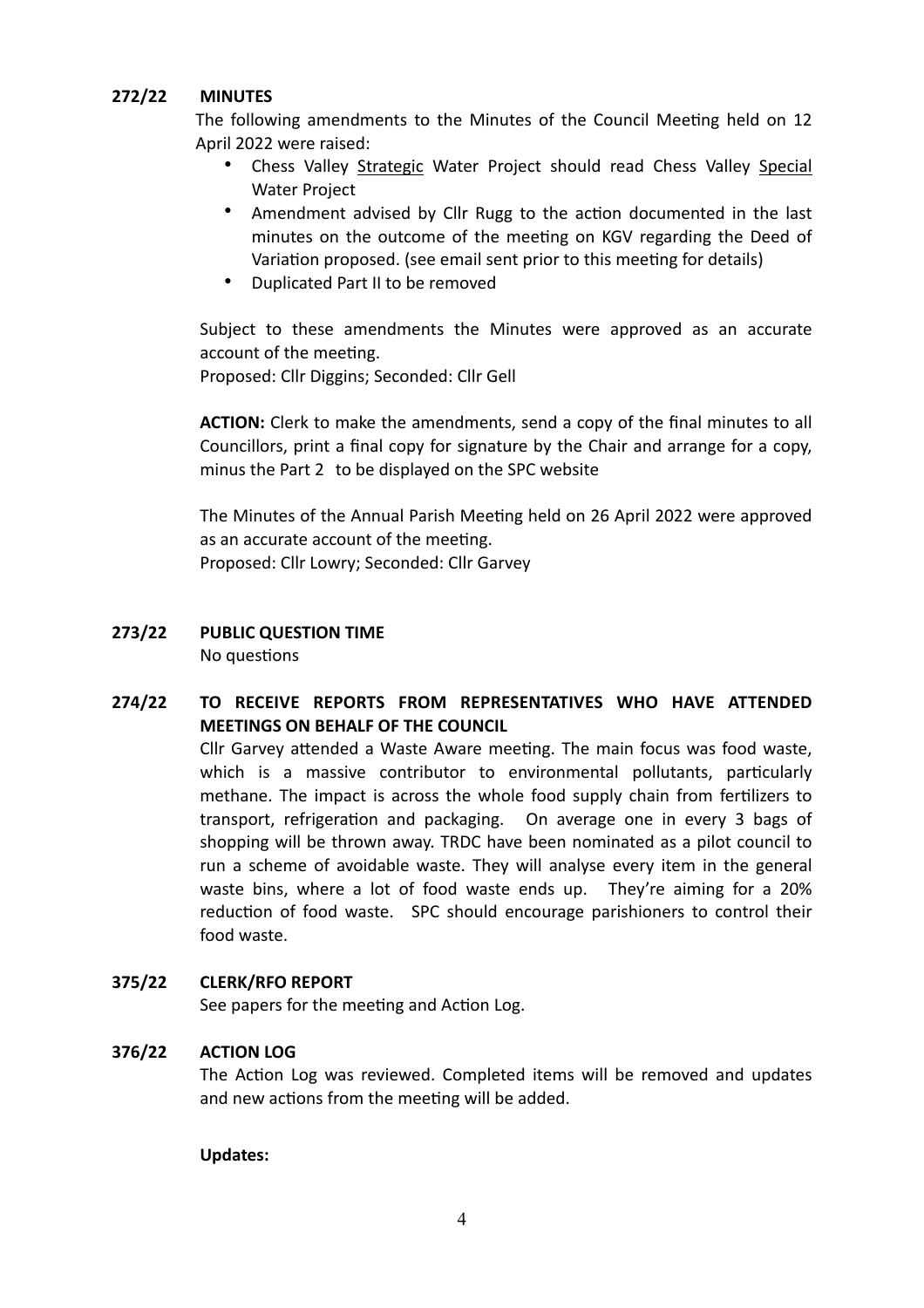- 284/21: Locate information about servicing of defibrillators and find a company who can carry out the work – the Clerk has located a contact at the British Heart Foundation who should be able to provide SPC with the code for the defibrillator situated outside the Parish Office door. We now have the code for the KGV defibrillator.
- 288/21: Cllr Garvey is now waiting the KGV Committee's thoughts on the siting of EV charging points which they are supportive of.
- 330/22: May Fair the Clerk is to refund their deposit cheque as the Green appears to have been left in good order.
- 333/22: Consult the Clerk's Forum and HAPTC about the protocols involved in flying the Ukrainian Flag from the flagpole at the war memorial – As there is no protocol for flying the Ukrainian Flag, it was decided that there will be an announcement in Spotlight alerting the Village that the Ukrainian Flag is to be flown, after the Union Jack is lowered after the Queen's Platinum Jubilee for a set period.
- 334/22: The Clerk will cancel the latest order to Sign of the Times for the next batch of 3 fingerposts. Photographs of the cracked posts received in the last order in October 2021 will be sent to the supplier to discuss a refund. The Clerk will continue to investigate improved ways of repairing the split finger posts after a meeting with Sign of the Times, their joiner, Andrew Whitewood and the Clerk elicited an offer of repair which SPC is not entirely satisfied with.
- 341/22: Awaiting the delivery of two bins from KBS Depot Ltd bins received, and we are very happy with the quality.

# **New Actions:**

- Information on putting in place a tendering system for use at SPC: **ACTION:** Cllr Rugg to provide details.
- Office Printer replacement Agreed A3 printing is not essential. A more costeffective printer than the £500 printer suggested by our IT support contractor to be identified.

**ACTION**: Clerk and Cllr Lowry

- All Councillors should read through the Code of Conduct and complete any declarations of interest contained in the appendix **ACTION:** Clerk to distribute the Code of Conduct to all Councillors for completion / nil return.
- Cllrs Farman and Christie to attend the planning training for the TRDC Planning Committee members as observers.

**ACTION:** Clerk to seure a place for Cllr Christie.

# **PLANNING**

# **277/22 LEAD COUNCILLORS REPORT**

In response to a question from District Cllr Hearn, the Chair explained one element of the Sarratt Neighbourhood Plan was to preserve and increase the stock of smaller more affordable properties in the Parish, mainly 1, 2 and 3 bed houses. The stock of which has been eroded over recent years as smaller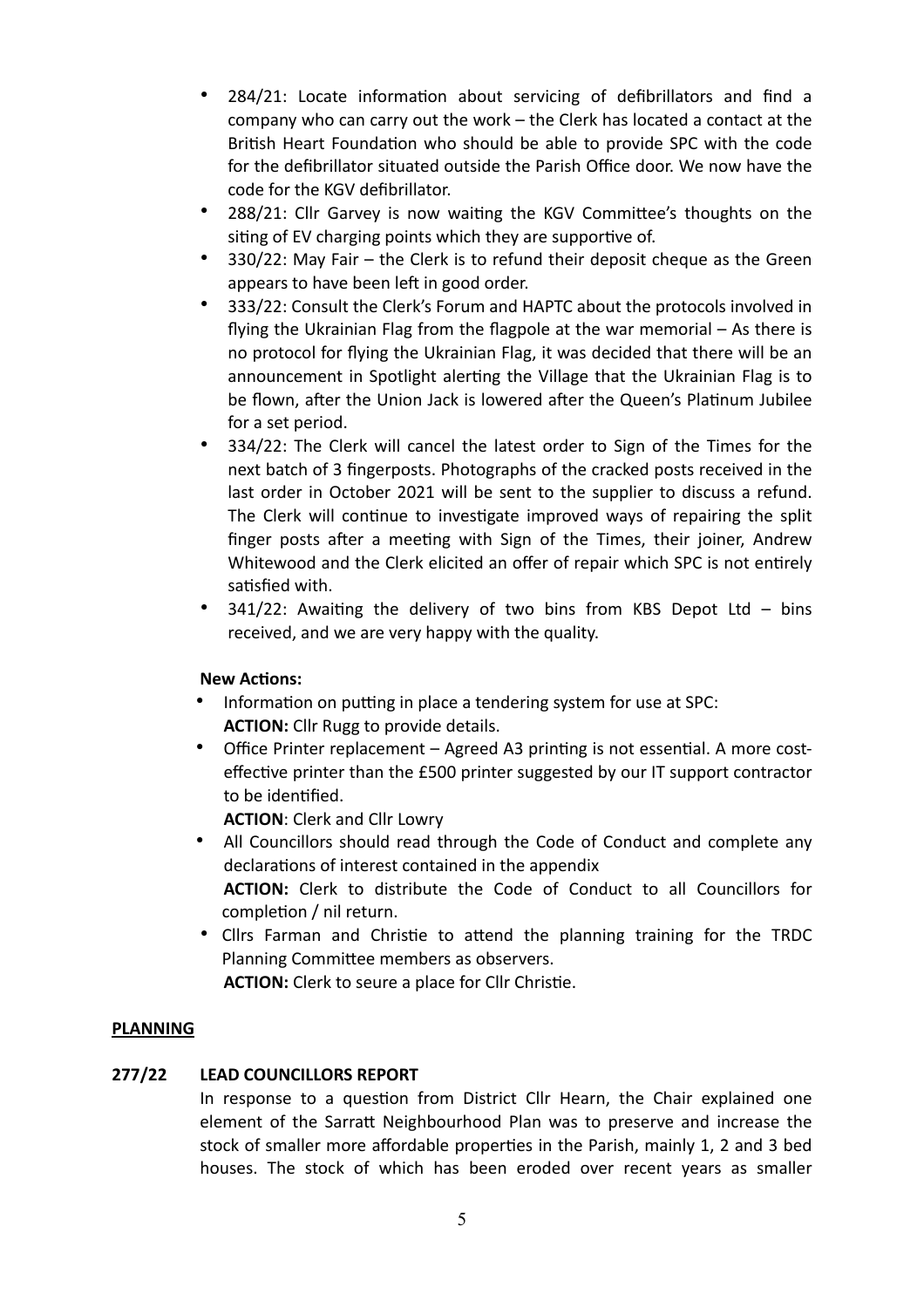properties have been expanded into 4 & 5 bed dwelling via permitted development or full planning applications. SPC has recently introduced a planning decision framework based on the findings of the Neighbourhood Plan Working Group to date, and SPC's own 2018 Parish Survey. The Chair also explained the stage the Sarratt Neighbourhood Plan Working Group had reached in the process and that although independent from SPC there were strong lines of communication.

Cllr Diggins shared that he had been approached by one of the teachers at the Mulberry Bush 'forest school', and will pass her contact details onto Cllr Farman

Sue Clark from Goldingtons has written again about the occupation of the barn at Ravenswood Farm. As her letter was addressed to the Chair, Cllr Dobson will respond after receiving an update from the TRDC Enforcement Team Leader, Matthew Roberts. An email has already been sent to Matthew.

# **278/22 TO COMMENT ON PLANNING APPLICATIONS**

Only one this month:

**22/0650/PDT- Hollymead, Bucks Hill, Kings Langley, Hertfordshire, WD4 9AT** - Prior approval: Enlargement of the dwellinghouse by the construction of one additional storey (3.014m in height) and raising of ridge to result in an overall height of 7.814m (Class AA)

*SPC Comment: Noted. However, this is a significant enlargement of this property in the Green Belt, that will generate another large house in an area that already has enough properties of this size for the identified housing needs.*

# **279/22 TO NOTE PLANNING DECISIONS**

• **22/0359/CLPD: Ramillies, The Green, Sarratt, WD3 6AY** - [Certificate of](https://www3.threerivers.gov.uk/online-applications/applicationDetails.do?keyVal=R82ES6QFJ0300&activeTab=summary)  [Lawfulness Proposed Development: Construction of a detached ancillary building](https://www3.threerivers.gov.uk/online-applications/applicationDetails.do?keyVal=R82ES6QFJ0300&activeTab=summary) *SPC: Noted. SPC request that as the Ramillies property is in the Conservation area, that any restrictions on development are checked as well as reinforcing access and other restrictions to ensure this building remains ancillary to the main property.*

*TRDC: Refused (The proposed outbuilding would be located on a parcel of land which is of markedly different character to the garden area immediately to the rear of the dwellinghouse and also is located at a significant distance from the dwellinghouse…)*

• **22/0281/FUL: 2 Park Cottages, New Road, Sarratt, WD3 6HD -** [Demolition of](https://www3.threerivers.gov.uk/online-applications/applicationDetails.do?keyVal=R7LFMWQFIVV00&activeTab=summary)  [existing outbuilding, erection of a single storey rear extension, alterations to](https://www3.threerivers.gov.uk/online-applications/applicationDetails.do?keyVal=R7LFMWQFIVV00&activeTab=summary)  [fenestration including replacement flank windows and double doors to front](https://www3.threerivers.gov.uk/online-applications/applicationDetails.do?keyVal=R7LFMWQFIVV00&activeTab=summary)  [elevation and raised terrace](https://www3.threerivers.gov.uk/online-applications/applicationDetails.do?keyVal=R7LFMWQFIVV00&activeTab=summary)

*SPC: SPC have no objection to this development. We have, however, deviated from our own planning checklist but have traded off encroachment on the Green*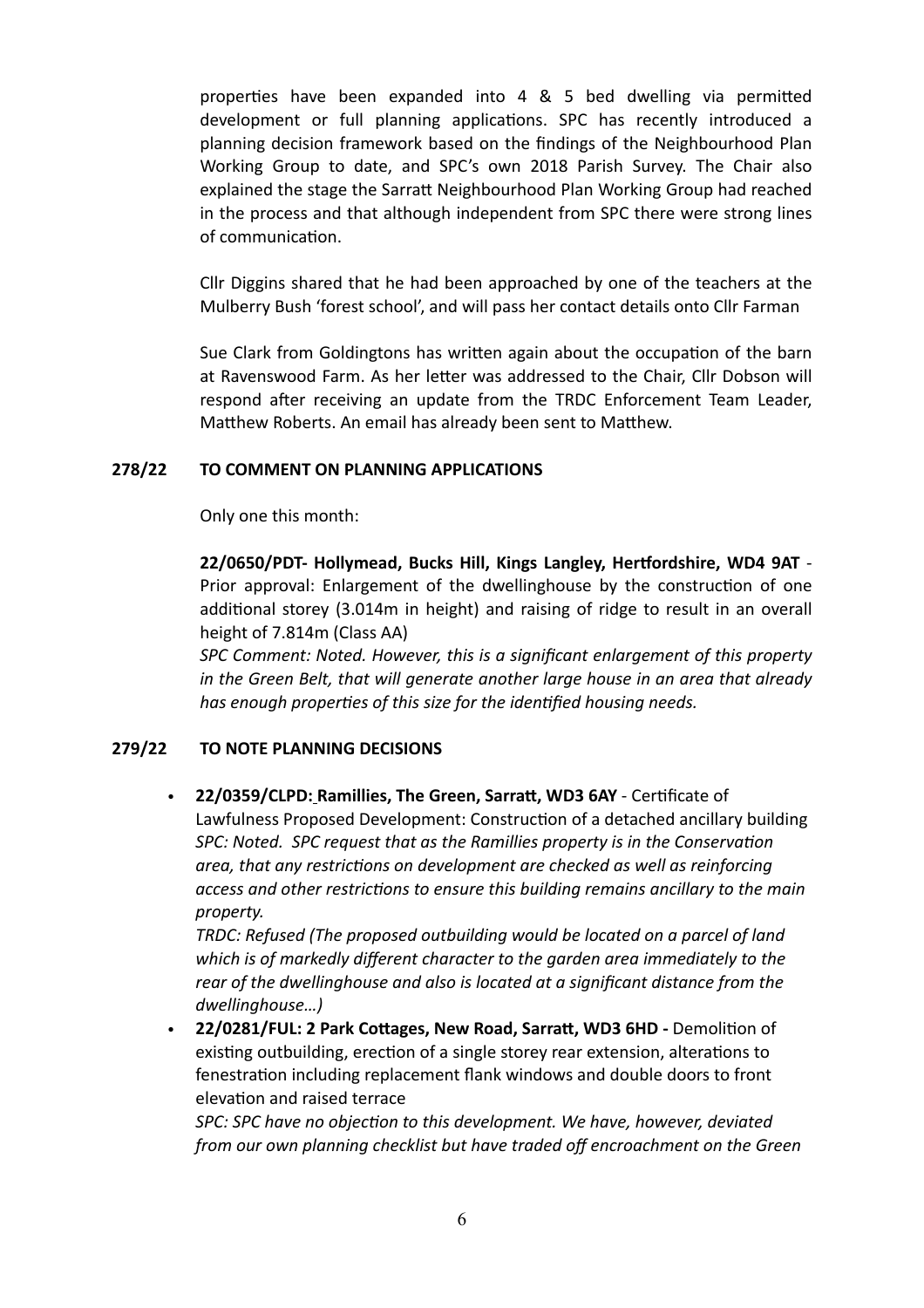*Belt with environmentally improved heating. TRDC: Approved*

- **22/0271/FUL: Little Paddock, Little Windmill Hill, Chipperfield WD4 9DG -**[Construction of raised patio and installation of new window/doors](https://www3.threerivers.gov.uk/online-applications/applicationDetails.do?keyVal=R7I1G1QFIV400&activeTab=summary) *SPC: No Objection TRDC: Approved*
- **22/0222/DIS: Church Of The Holy Cross, Church Lane, Sarratt, WD3 6HE**  [Discharge of Condition 3 \(Archaeological Method Statement\) pursuant to](https://www3.threerivers.gov.uk/online-applications/applicationDetails.do?keyVal=R751HKQF0DC00&activeTab=summary)  [20/1216/FUL](https://www3.threerivers.gov.uk/online-applications/applicationDetails.do?keyVal=R751HKQF0DC00&activeTab=summary)

*TRDC: Conditions successfully discharged*

- **22/0197/FUL: 27 Church Lane, Sarratt, WD3 6HN** [Extension to existing driveway](https://www3.threerivers.gov.uk/online-applications/applicationDetails.do?keyVal=R7129RQFIR600&activeTab=summary)  [and landscape alterations](https://www3.threerivers.gov.uk/online-applications/applicationDetails.do?keyVal=R7129RQFIR600&activeTab=summary) *SPC: No Objections TRDC: Approved*
- **22/0108/FUL: Pennyfields, The Green, Sarratt, WD3 6AT**  [Single storey rear](https://www3.threerivers.gov.uk/online-applications/applicationDetails.do?keyVal=R63QA1QFIMN00&activeTab=summary)  [extension](https://www3.threerivers.gov.uk/online-applications/applicationDetails.do?keyVal=R63QA1QFIMN00&activeTab=summary)

*SPC: Strongly object on the basis that this site has not undertaken previous requirements and this application would constitute over development in the green belt and the conservation area. TRDC: Refused* 

• **22/0063/LBC: Sarratt House, The Green, Sarratt, WD3 6BL** - [Listed Building](https://www3.threerivers.gov.uk/online-applications/applicationDetails.do?keyVal=R5SM97QFIK500&activeTab=summary)  [Consent: Refurbishment of windows, repairs to guttering, repairs to railings,](https://www3.threerivers.gov.uk/online-applications/applicationDetails.do?keyVal=R5SM97QFIK500&activeTab=summary)  [replacement windows, single storey rear extension and removal of chimney](https://www3.threerivers.gov.uk/online-applications/applicationDetails.do?keyVal=R5SM97QFIK500&activeTab=summary)  [breast](https://www3.threerivers.gov.uk/online-applications/applicationDetails.do?keyVal=R5SM97QFIK500&activeTab=summary)

*SPC: Object – SPC welcome the investment to renovate this historic building, however on the basis that from the available submitted information it is not apparently possible to assess how closely the replacement windows will match the existing look and design*

*TRDC: Withdrawn*

• **22/0062/FUL: Sarratt House, The Green, Sarratt, WD3 6BL** - [Refurbishment of](https://www3.threerivers.gov.uk/online-applications/applicationDetails.do?keyVal=R5SM91QFIK300&activeTab=summary)  [windows, repairs to guttering, repairs to railings, replacement windows, single](https://www3.threerivers.gov.uk/online-applications/applicationDetails.do?keyVal=R5SM91QFIK300&activeTab=summary)  [storey rear extension and removal of chimney breast](https://www3.threerivers.gov.uk/online-applications/applicationDetails.do?keyVal=R5SM91QFIK300&activeTab=summary)

*SPC: No Objection – although there is a modest extension to this listed building, SPC welcome the investment sensitively improve this building. Information on the look and materials of the extension is sparse in the submitted documents so we request that efforts are made to ensure this is in keep with this listed building. TRDC: Withdrawn*

- **22/0440/CLPD: Hill Brow, Bragmans Lane, Sarratt, WD3 4FR**  [Certificate of](https://www3.threerivers.gov.uk/online-applications/applicationDetails.do?keyVal=R8IRNSQFJ4400&activeTab=summary)  [Lawfulness Proposed Development: Demolition of existing single storey rear](https://www3.threerivers.gov.uk/online-applications/applicationDetails.do?keyVal=R8IRNSQFJ4400&activeTab=summary)  [extension and conservatory, and construction of two storey rear extension, single](https://www3.threerivers.gov.uk/online-applications/applicationDetails.do?keyVal=R8IRNSQFJ4400&activeTab=summary)  [storey rear/side extension, new roof to existing side extension, changes to](https://www3.threerivers.gov.uk/online-applications/applicationDetails.do?keyVal=R8IRNSQFJ4400&activeTab=summary)  [fenestration, heat pump and insulated render cladding](https://www3.threerivers.gov.uk/online-applications/applicationDetails.do?keyVal=R8IRNSQFJ4400&activeTab=summary) *SPC: Noted TRDC: Approved*
- **22/0403/CLED: Land At Rear Of 47 Church Lane, Sarratt, WD3 6HN** - [Certificate](https://www3.threerivers.gov.uk/online-applications/applicationDetails.do?keyVal=R89IAFQFJ2400&activeTab=summary)  [of Lawfulness Existing Use: Change of use of land and associated buildings as a](https://www3.threerivers.gov.uk/online-applications/applicationDetails.do?keyVal=R89IAFQFJ2400&activeTab=summary)  [commercial wholesaler](https://www3.threerivers.gov.uk/online-applications/applicationDetails.do?keyVal=R89IAFQFJ2400&activeTab=summary)

*SPC: Noted TRDC: Refused (due to lack of and conflicting information submitted)*

• **22/0289/FUL: Crestyl, Dimmocks Lane, Sarratt, WD3** 6AR - [Demolition of existing](https://www3.threerivers.gov.uk/online-applications/applicationDetails.do?keyVal=R7NLHLQFIWF00&activeTab=summary)  [roof and construction of new roof to facilitate roof level accommodation](https://www3.threerivers.gov.uk/online-applications/applicationDetails.do?keyVal=R7NLHLQFIWF00&activeTab=summary)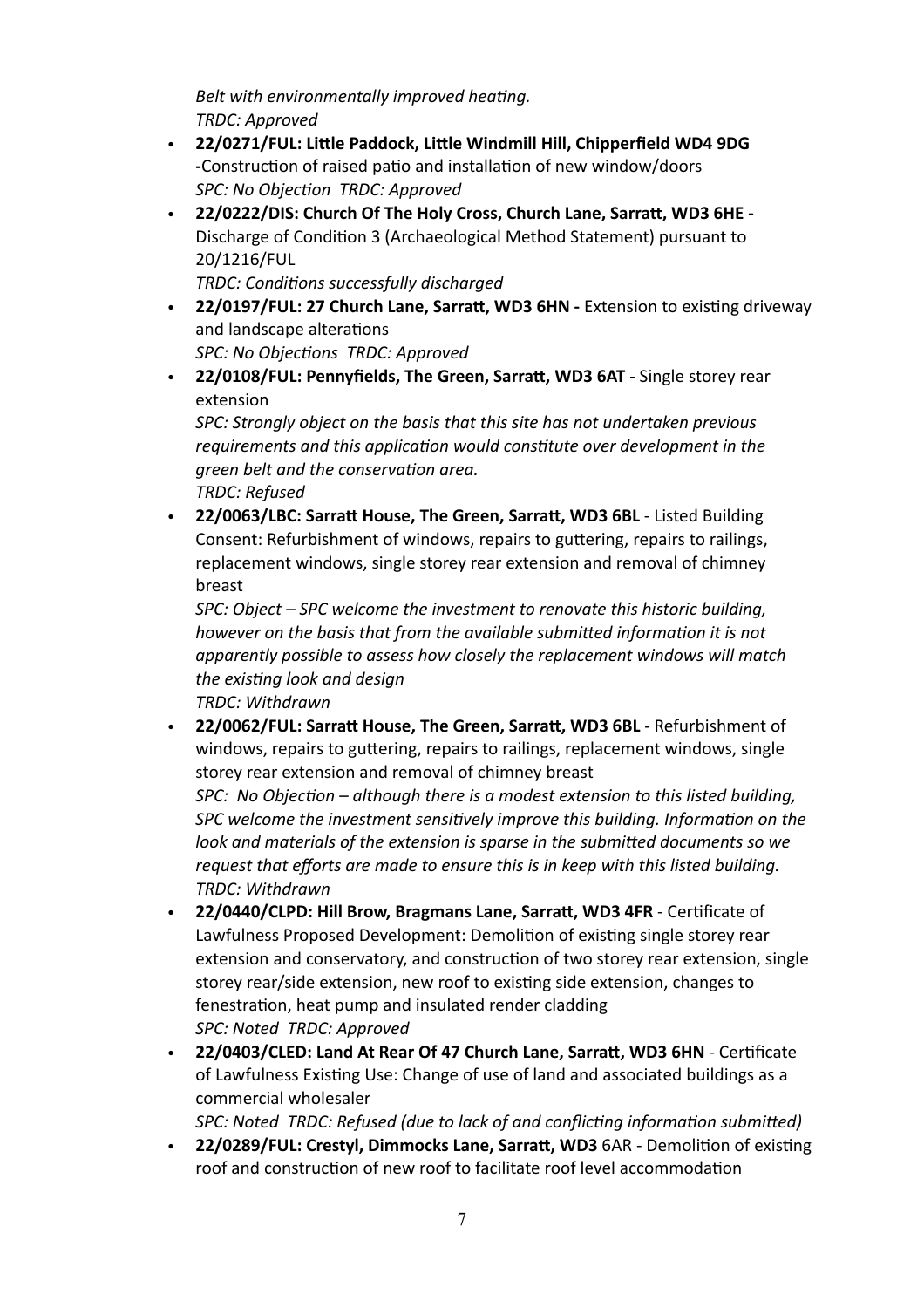[including increase in ridge height, dormer windows and rooflights, construction](https://www3.threerivers.gov.uk/online-applications/applicationDetails.do?keyVal=R7NLHLQFIWF00&activeTab=summary)  [of front porch, alterations to external materials and alterations to fenestration](https://www3.threerivers.gov.uk/online-applications/applicationDetails.do?keyVal=R7NLHLQFIWF00&activeTab=summary) *SPC: No objection – SPC support this application as an option that fits better with the surrounding dwellings when compared with the previously approved permitted development application. If officers are minded to refuse this application we request this application is brought to the planning committee. TRDC: Approved*

#### **ENVIRONMENT**

#### **280/22 COUNCILLORS REPORT**

- 10-year woodland management plan Cllr Rugg advised we are still waiting to hear from the Forestry Commission whether our grant application and associated felling license has been successful. Although Cllr Rugg noted Chorleywood have just had their felling licence application approved. They applied for this 3 months before SPC's application went in. Cllr Rugg also noted we need to get the correct registration details and process in place to be ready to invoice the Forestry Commission for work undertaken which will then be reclaimed from the grant. 4 Years ago this did not happened and SPC lost out to the tune of ca. £5,000 in grant monies.
- Ash Trees at the bottom of Commonwood / Red Lion Lane Cllr Christie has assisted SPC with obtaining legal advice, which should be received soon. Cllr Rugg advised the Herts & Middx Wildlife Trust (HMWT) have confirmed that this small section of Commonwood was not included in the original survey in the 1990's and is therefore not, as we thought, part of the designated Wild Life Site (WLS). Astrid Biddle from HMWT will soon be undertaking a survey of the area and if it meets the necessary criteria it will be added to the existing WLS.
- A resident adjacent to Sarrtt Green has experienced issues with intermittent internet reception. The Openreach engineer had suggested the numerous trees between the pole and the house were likely to be creating a problem and the overhead cable and the trees should be cut back. Some of the trees are on the Green and are SPC's responsibility, others appear to be on the resident's land. All the trees are located within the conservation area and permission to undertake wok on them is required from the District Council. It has been suggested to the householder that if the overhead cable has been damaged due to rubbing on branches creating an intermittent fault, then it will likely need replacing as well as trimming the trees. The Clerk has written to the resident advising this. The Clerk will be discussing with Julie Rees, Tree Officer at TRDC, as to whether a blanket application for a series of trees is possible rather than a separate application for individual trees.
- The Pond renovations SPC will look to approach the Chess Valley Special Water Project for a grant. Cllr Dobson also suggested approaching County Cllr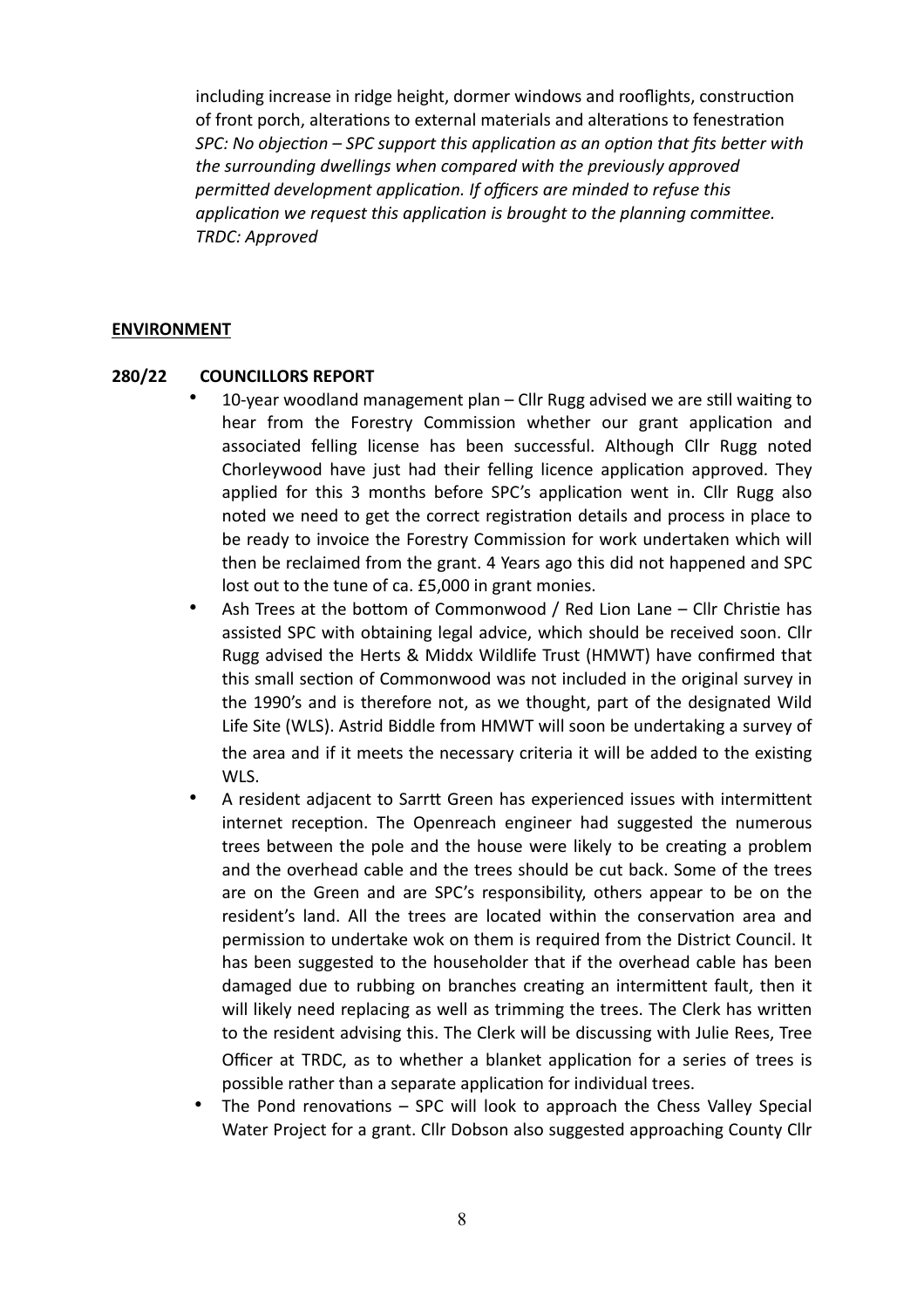Phil Williams for support from his Highways Locality Budget, given it is believed run off of road water is contaminating the pond.

• The RoW Footpath 36 from Rose Hall to Valley Farm is blocked and has been for some time with walkers diverted along the main track down through the valley. Although there have been recent reports that this has now also been blocked, but to be confirmed. The HCC RoW team has suggested SPC approach Mr Higgs as the tenant farmer to re-open the original footpath. Following a discussion it was felt it is not SPC's responsibility to do this – rather it is the responsibility of the HCC RoW team. It was also suggested that a more sensible option might be to propose to the HCC RoW team that rather than pursuing a course of action to re-open Footpath 36 that is likely to be long and difficult, that the farm track is established as a permissive track given this has already become the default route for walkers.

**ACTION:** The Clerk to ask Julian Thornton from the HCC RoW team to ask the HCC Enforcement Officer to contact Mr Higgs with reference to the blocked footpath, and the possible solution proposed by SPC.

# **281/22 SUSTAINABILITY REPORT**

- On 29 April students from Merchant Taylors cleared Allotment 40, such that it is now available to rent.
	- **ACTION:** Cllr Garvey to send a letter of thanks to MTs on SPC headed paper.
- The work undertaken by the team from Mission Employable to clear the allotment pond has been amazing. So much so, there are now tadpoles in the pond.
- Bike racks the KGV Committee are supportive of having these installed at the playing fields (exact location tbc). SCCF have offered to pay for them, and SPC agreed at the meeting to pay for their installation subject to this being a reasonable amount and an estimate for the installation being provided first. **ACTION**: Clerk to approach Andrew Whitewood in the first instance for a quote with support from Cllr Garvey on the number, design and location.
- Cllr Garvey noted she had not yet had chance to do any more work on footpath diversions in a couple of key areas to link up adjacent footpaths and so avoid walkers having to traverse main roads to move from one footpath to another.
- Tree at the entrance of the village  $-$  go ahead given by the HCC Chair, but now it's too late to plant this season and planting will go ahead in the Autumn.
- The field at the rear of Cakebread Cottage, and the recent introduction of cattle was raised. Complaints have been received about young calves chasing walkers or blocking the gates accessing this field. It's not clear who owns the field or the cattle. So, if any Councillors can shed light on this, they should notify the Clerk.
- A concern was also raised by a resident regarding the increase of activity, livestock and buildings being established in the field at the bottom of New Road on the Sarratt side of the River Chess. SPC will monitor the situation.
- Defibrillator at the Chipperfield end of the village a concerned resident would like to install one at their own cost on the outside of their property.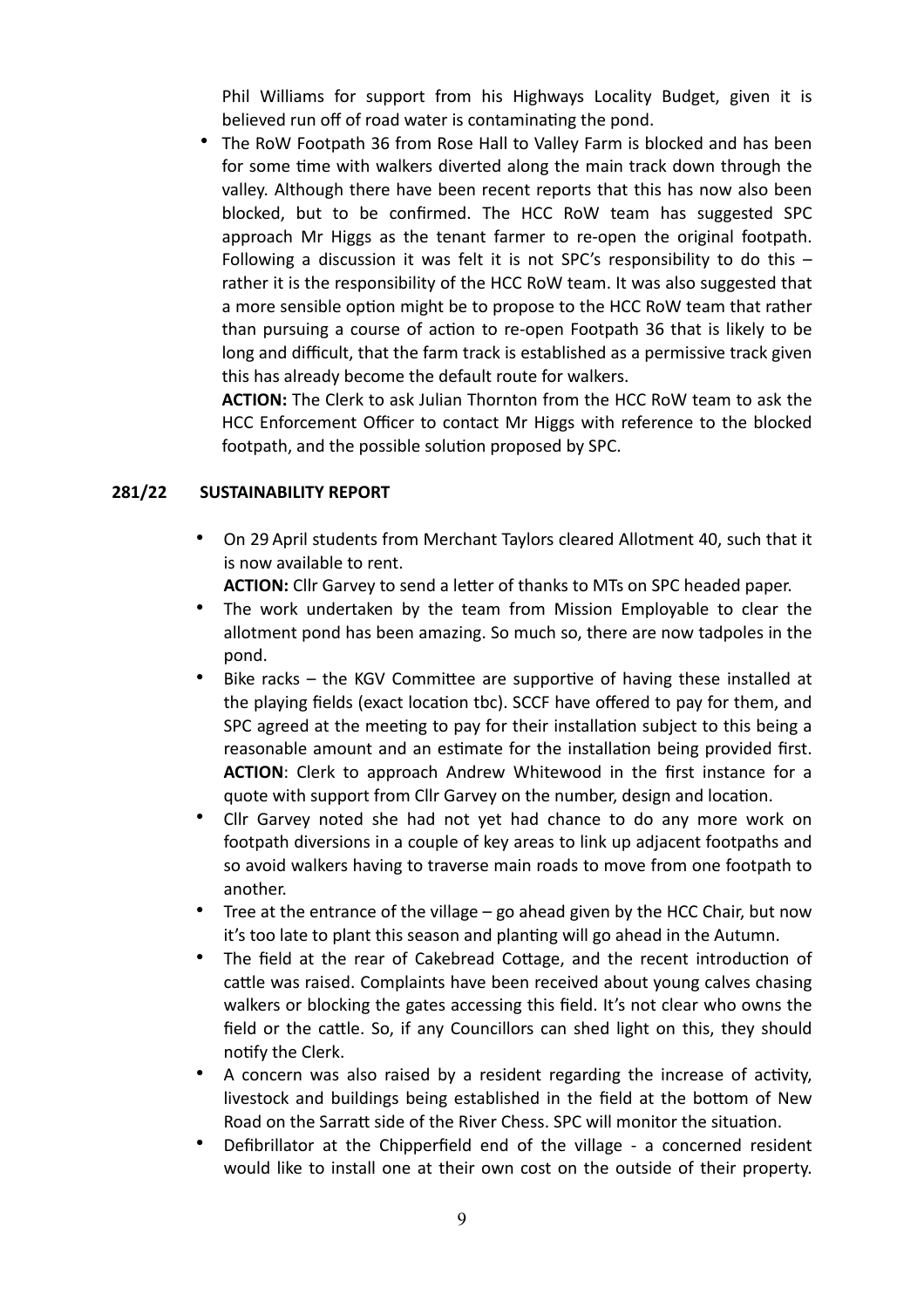Can SPC put it on their new defibrillator service contract? – Council felt that whilst a defibrillator at that end of the Village could be a good thing, it was agreed that if SPC took on responsibility for the servicing the defibrillator it should be owned by SPC and be on its Asset Register. As such a better solution might be for the resident to make a donation which SPC could use to buy a defibrillator which it would then own and maintain, but could be located on their property providing it was accessible to the public. There would also need to be a formal agreement that should the property be sold, SPC would have the right to remove the equipment should the new owner not want it on their property. **ACTION**: Clerk to contact the residents with this suggestion.

- Cllr Diggins raised the suggestion of a "No Mow May" on SPC land and the wider Parish for consideration. Concern was raised about the impact this may have on hayfever sufferers. It was eventually agreed that this should be considered for next May post departure of the May Fair providing the May Fair took place on the first May bank holiday weekend. Notices would be put up advising Parishioners this was a deliberate act by SPC to not mow Sarratt Green as part of the "No Mow May" initiative.
- Cllr Garvey noted how very little rain had fallen in May and therefore water conservation was a serious matter.

# **POLICY & RESOURCES**

# **282/22 LEAD COUNCILLORS REPORT**

- Cllr Lowry shared the Bank Reconciliation for April and advised expenditure and payments are in line with past years.
- The Year End is nearly finished with reserves still at £15,070. Cllr Lowry would like to close the 21/22 financial year in the next week.
- The formal Annual Governance and Annual Return (AGAR) needs to be signed off at the June meeting, following the Internal and External Auditors reports. This will include explaining where there are differences versus the previous year greater than 10%.
- The first half year precept for 22/23 has been received.
- Grants will be paid out this month.

## **283/22 APPROVAL OF PAYMENTS**

 Internet banking transactions to the sum of £6,543.47 were approved. Proposed: Cllr Rugg; Seconded: Cllr Gell

## **284/22 TO RESOLVE THE NOMENCLATURE OF THE 2022 MINUTES**

The Chair tabled this agenda item to make Council aware the agenda numbering system should have been re-set at the beginning of 2022, such that the first agenda item in January was 001/22. Instead, the numbering had continued over from 2021. The mistake was recognised, and Council agreed rather than re-issue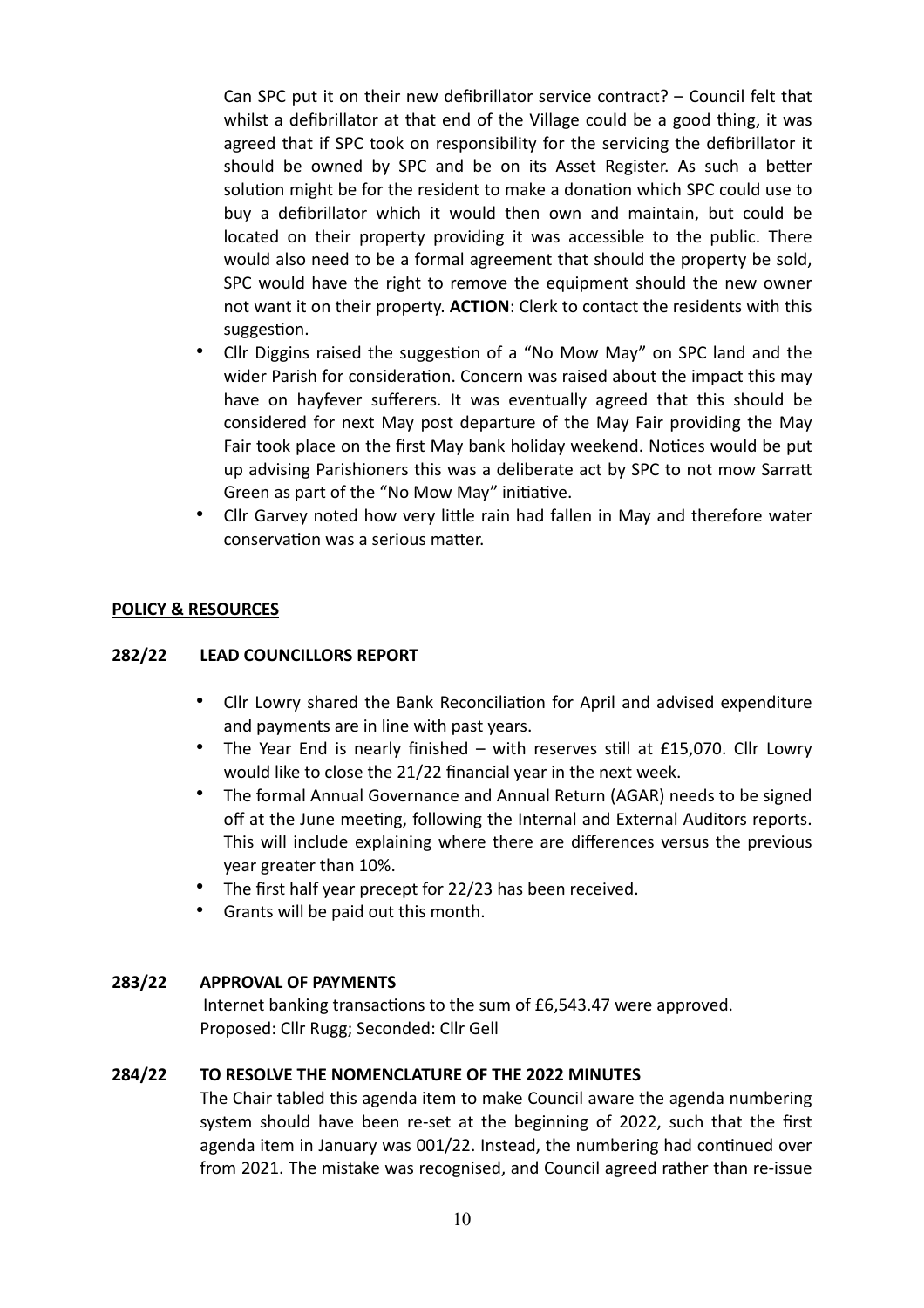the minutes from the first 5 months of 2022, it would continue with the current agenda item numbering until the end of 2022 and then re-set in 2023. Proposed: Cllr Diggins; Seconded Cllr Lowry

# **HIGHWAYS**

# **285/22 LEAD COUNCILLORS REPORT**

- Meeting with Woodland Trust next month  $(JUNE) to try to resolve the$ flooding in Red Hall Lane. York House School have been very supportive and hopefully HCC Highways will be able to attend as well.
- In response to a suggestion from a resident to expand the 30mph speed limit to other roads in the Parish, it was noted that a Traffic Regulation Order is required to do this, although we can choose to reduce the speed limit from the National Limit of 60mph prevailing on some roads to 40mph, though this is not enforceable by the Police. People also respond to the Smiley Face sign. Cllr Diggins suggested a period of observation and consultation on this, publicised in the SPC Minutes, Spotlight, the Village Shop and the SPC and Village web sites, would be appropriate. Cllr Diggins to lead on this and keep Council updated.
- River Chess Special Water Project further meeting next week to confirm the community engagement fund and one other fund meant for farmers. Cllr Diggins will provide a report after the meeting. Funding applications open in June.

## **286/22 CORRESPONDENCE**

See above for discussion on the letter from Sue Clark.

## **287/22 COUNCILLORS QUESTIONS & COMMENTS**

In response to a request from the Chair, Cllr Coakley provided an update on the Queen's Platinum Jubilee Picnic plans:

- SPC will provide a photograph for posterity a photographer has already been identified.
- There is not a wet weather plan, as the Village Hall is already booked so fingers crossed the weather is dry.
- No disposable Barbeques can be used at the picnic, but larger free-standing gas barbeques that won't damage the Green will be allowed**.**
- There are to be no road closures.
- The Green is to be mown before the event, especially in the area planned for tennis.
- **288/22 DATE OF NEXT MEETING AND ITEMS REQUESTED TO BE PUT ON NEXT AGENDA**  The date of the next meeting will be Tuesday 14 June 2022.
- **289/22 PART II**